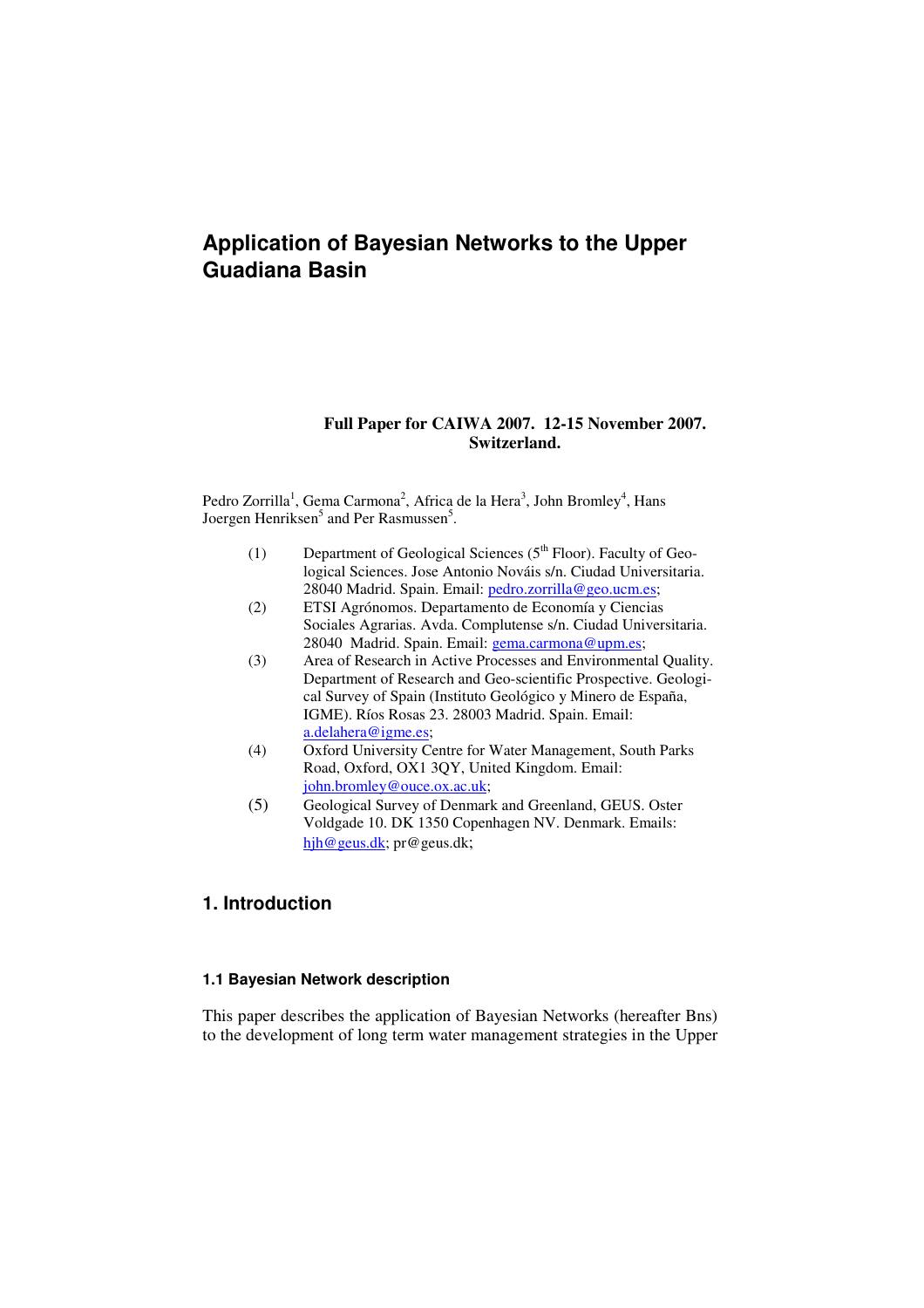Guadiana basin. Bns are decision support systems that have long been used in other disciplines, such as medicine and artificial intelligence, and more recently in natural resources management (MERIT project: Bromley 2005). They are based on probability theory which implements Bayes' rule of probability. Bns organise the body of knowledge in a given area by mapping out cause–effect relationships among key variables and encoding them with numbers that represent the extent to which one variable is likely to affect another. Bns are based on the concept of conditional probability and have proved to be a powerful technique to model complex problems where there is uncertainty about the state of the system being modelled, and the data relating to that system.

The Water Framework Directive (WFD), which every Member State of the EU is obliged to put into place in the next few years, is based on an Integrated Water Resource Management (IWRM) approach. The main characteristics of IWRM are, to cope with uncertainty, to defuse conflicts, to integrate a wide range of multi-disciplinary factors and to engage stakeholders. Bns offer a number of advantages for IWRM and Adaptive Management strategies, and can play a role in the implementation of the WFD as a decision support tool. The technique offers a number of advantageous features:

- (a) They are particularly relevant to problems where there is uncertainty due to paucity of data or a lack of understanding of the system, a situation that is quite common when dealing with environmental issues.
- (b) They can also be used to help resolve or defuse potential conflicts between very different points of view.
- (c) A particular strength is that they are able to integrate a wide range of data to represent a system in a holistic way.
- (d) Equally important, is the ability for both expert and non-expert stakeholders to actively contribute to the construction and design of networks using their local knowledge; in many instances stakeholders can also provide some of the data used. In this way networks provide an excellent means to promote the engagement of stakeholders in the decision making process.

Because of all these features, Bns have been selected as the most appropriate tool to assist water management decision making in the Upper Guadiana basin.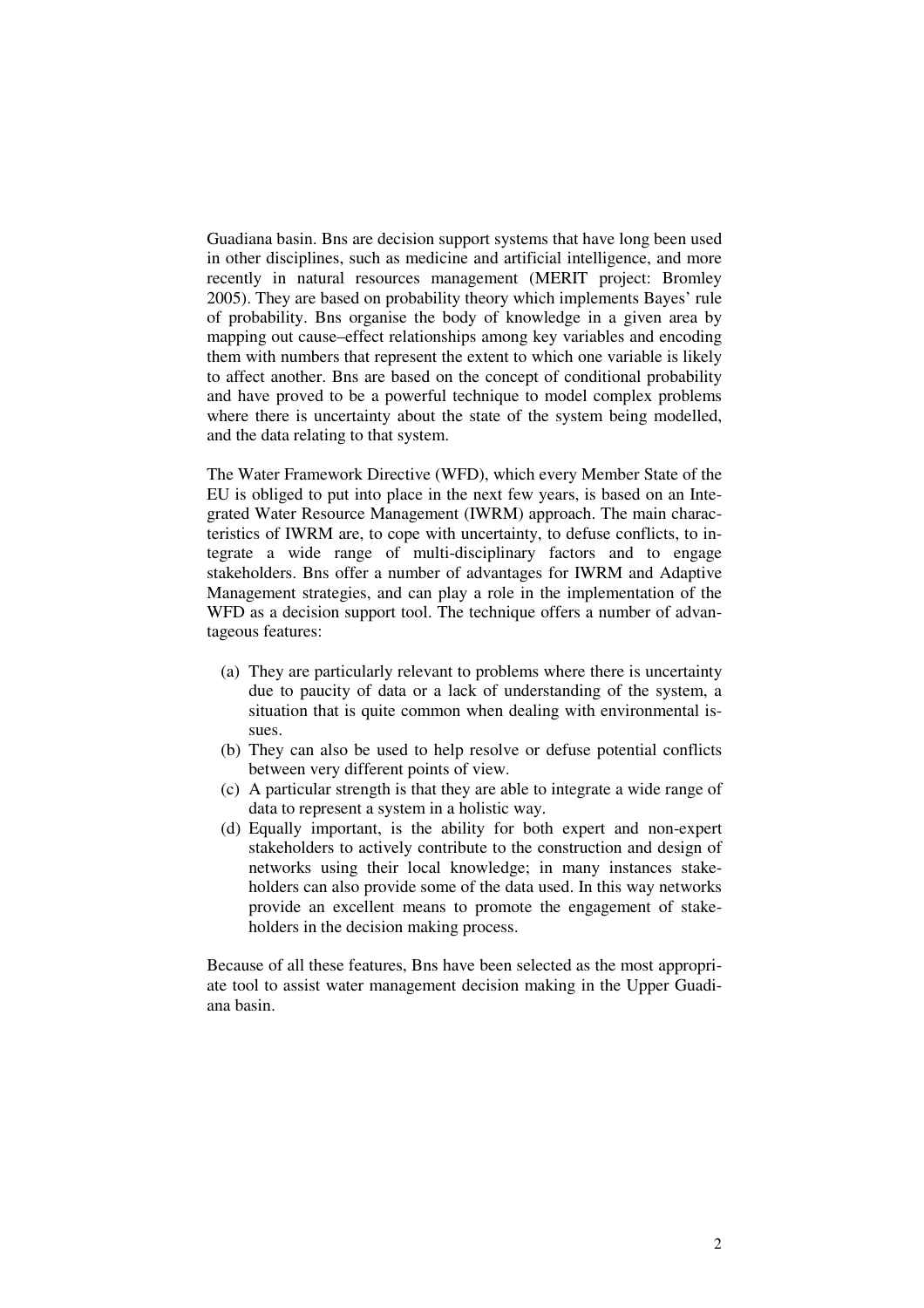In a parallel work in the Upper Guadiana Basin, Bns is tested as tool for buffering capacity analyses as criteria for provision and management of storage capacity with reference to risks, uncertainties and vulnerabilities for the water users and for the environment. Buffering capacity is related to the number of options the water manager has under different varying conditions to supply the different water users in the area, to manage wetlands, to cope with critical drought periods, etc.

#### **1.2 Area of study**

The Upper Guadiana basin, in the central plateau of Spain, represents a good example of social conflict caused by divisive water management strategies. Since the 1970s the region has enjoyed an agricultural boom based on irrigation, which consumes up to 90% of total water resources, mainly groundwater. This has had two major consequences: (1) significant socio-economic development of the area and (2) over-exploitation of the aquifers and a high degree of degradation of natural water-related sites (e.g. Tablas de Daimiel National Park). As a result, conflicts have arisen between the different stakeholder groups: between farmers, environmentalists and the regional water authority, and between legal and illegal water users.

Although our NeWater Case Study involves the Upper Guadiana Basin (UGB), it was decided to focus on the Western Mancha Aquifer, one of five aquifers that underlie the UGB, for various reasons: (a) it is the most important aquifer in the area, supplying 80% of irrigation water in the basin (b) it is representative of conditions in the UGB and there is more information and better data available for this aquifer than the rest of the basin, (c) it is the area with most conflict, and finally (d) it can be used as example and reference for other aquifers in the basin.

The objective of UGB water managers is to address and solve the problem of the current unsustainable abstraction of groundwater for irrigation, a process which is causing severe negative impacts on wetlands, rivers and groundwater resources. Until now the water authority has tried to halt aquifer depletion through the introduction of water quotas to farmers, but so far no clear positive results have been obtained. These restrictive policies have met strong social opposition and water authorities will have to cope with a high social cost if they try to strengthen their power of enforcement.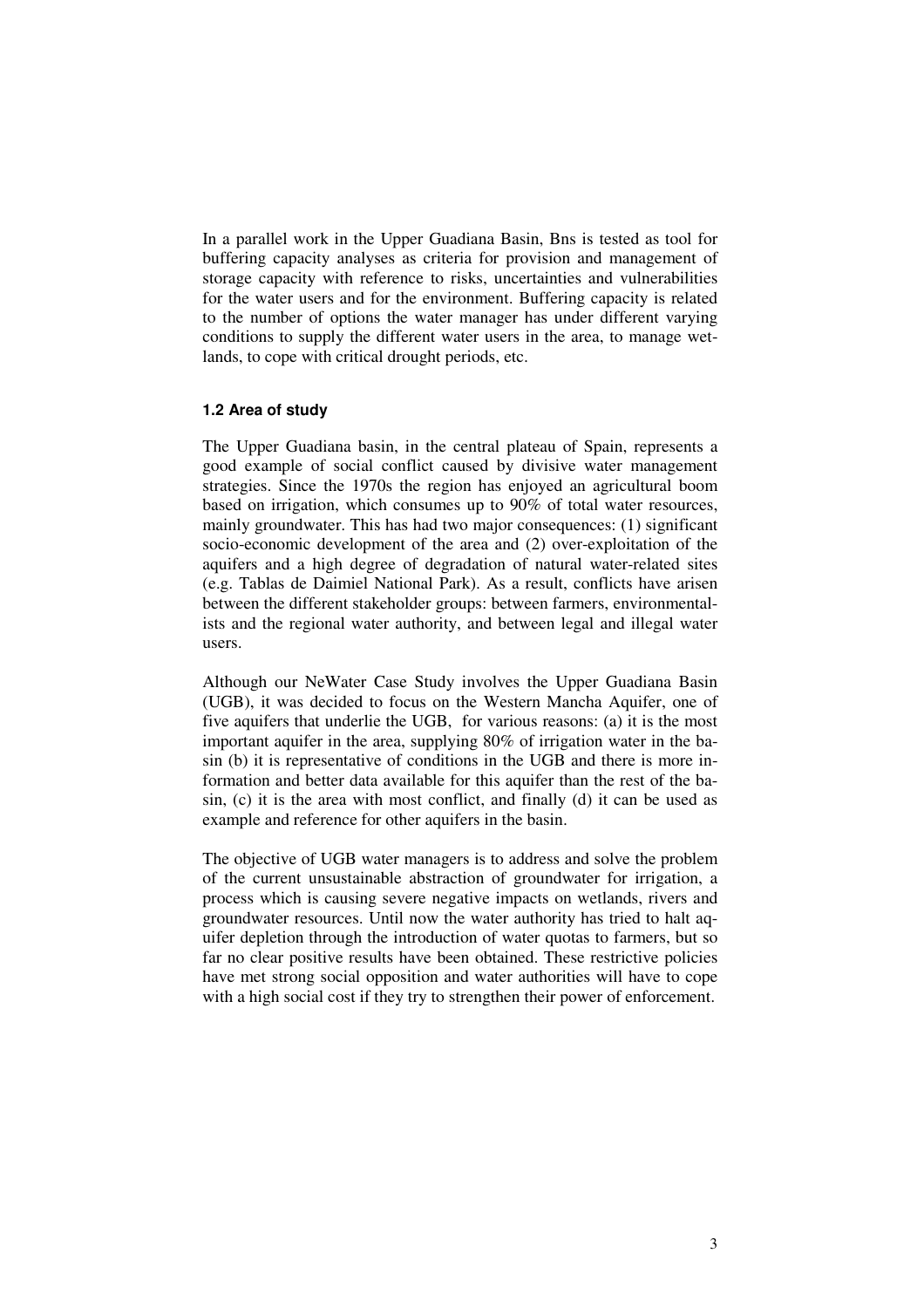Since 2001 the Water Authority is working on a new management plan with the aim of solving the main problems of the UGB. This plan, called PEAG (Special Plan for the Upper Guadiana Basin) has to manage the objectives of the WFD. After numerous failed drafts, finally the last PEAG proposal was approved by the regional government last August, although it still has to be approved by the Spanish government.

### **2. Objectives**

The objectives of this paper are two-fold;

a) To analyse the effects of different water management options both on the Western Mancha aquifer water level, and on the agricultural economy using Bn techniques. The aim is use Bns to simulate the trade-off between economic and environmental aspects of the system. The approach will be to investigate the impact of the various management actions proposed in the Special Plan for the Upper Guadiana Basin (PEAG) on groundwater levels and the regional and local economy. Among the potential actions proposed by the PEAG are the implementation of water abstraction plans, the purchasing of water rights by water authorities, and measures to improve compliance with the water law.

b) Besides the construction of the networks and comparison of different scenarios, there is a second and very important objective, which is to secure the active engagement of stakeholders in the participatory process. By making actors feel part of the decision making process it is more likely that any final decision will be accepted; this is essential if the over-abstraction problems in the Upper Guadiana Basin are to be successfully resolved.

### **3. Methodology**

#### **3.1. Steps in Bn construction**

The work is carried out at two scales: (a) a farm scale network, focused on economic consequences for individual farmers, and (b) an aquifer scale network, focused on the economic consequences for the region. Both networks are intended to evaluate the possibility of recovering water levels in the aquifer. The logic behind the choice of these two scales is based on the following points: (a) The processes taking place at the farm scale are those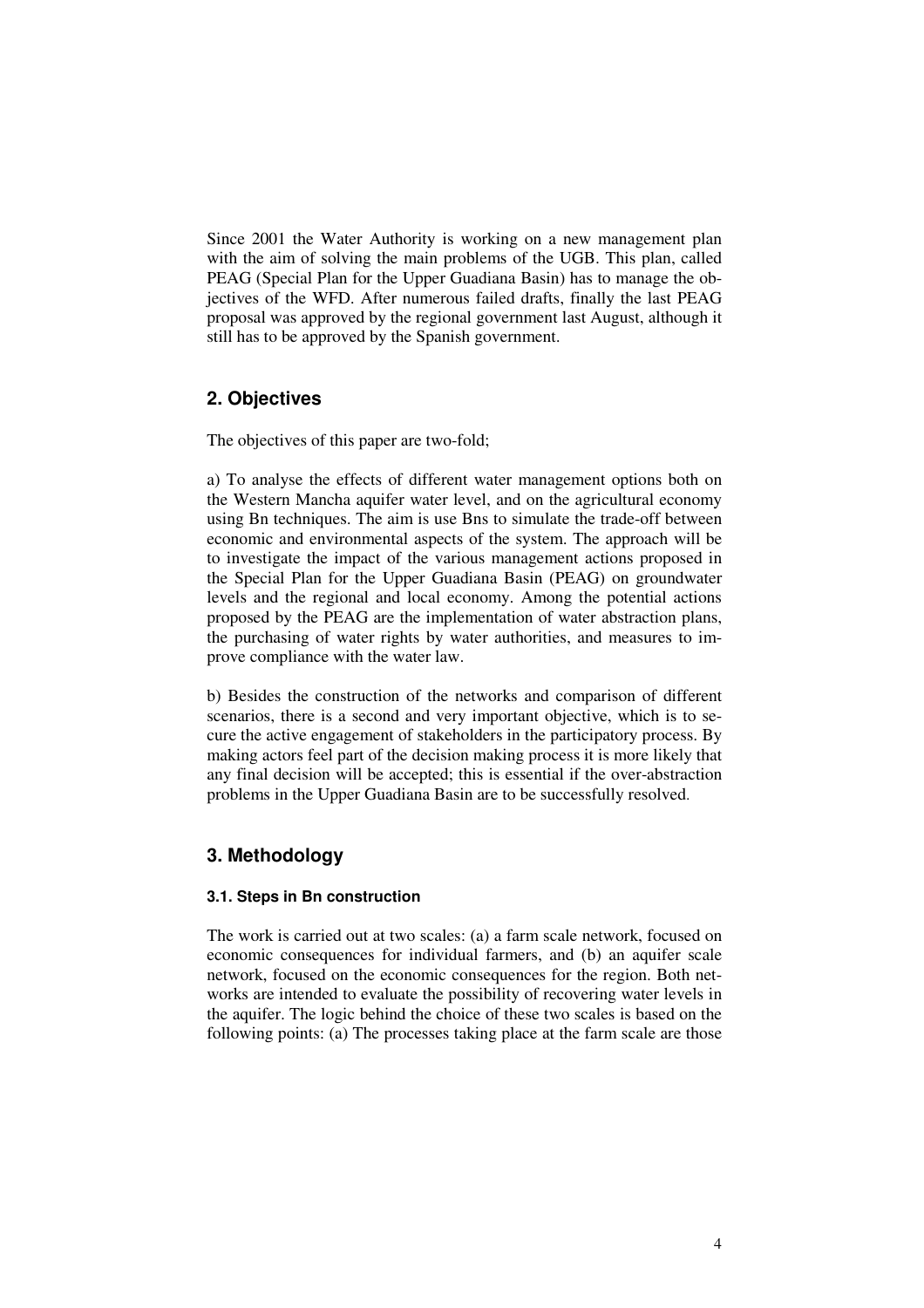that are responsible for the problems at the larger scale. (b) The farmers can relate their agricultural practices directly to the farm scale network. (c) The focus of the aquifer scale network is on IWRM and nature conservation. (d) The results obtained by each one of them will be different; and (e) The comparison of both Bns may provide new insights and help to identify new problems that cannot be achieved by working at only one scale.

The construction of the Bayesian network is being held following the stages described in Merit guidelines (Bromley 2005), see Figure 1:

- 1. Define the problem.
- 2. Identify variables, actions and indicators.
- 3. Design pilot network.
- 4. Collect data from all available sources.
- 5. Define states for all variables.
- 6. Construct CPTs.
- 7. Check, collect feedback and evaluate network.



**Fig. 1**. Seven steps in construction of Bayesian networks with interaction between stakeholders and researchers. Based in Henriksen and Barlebo 2007.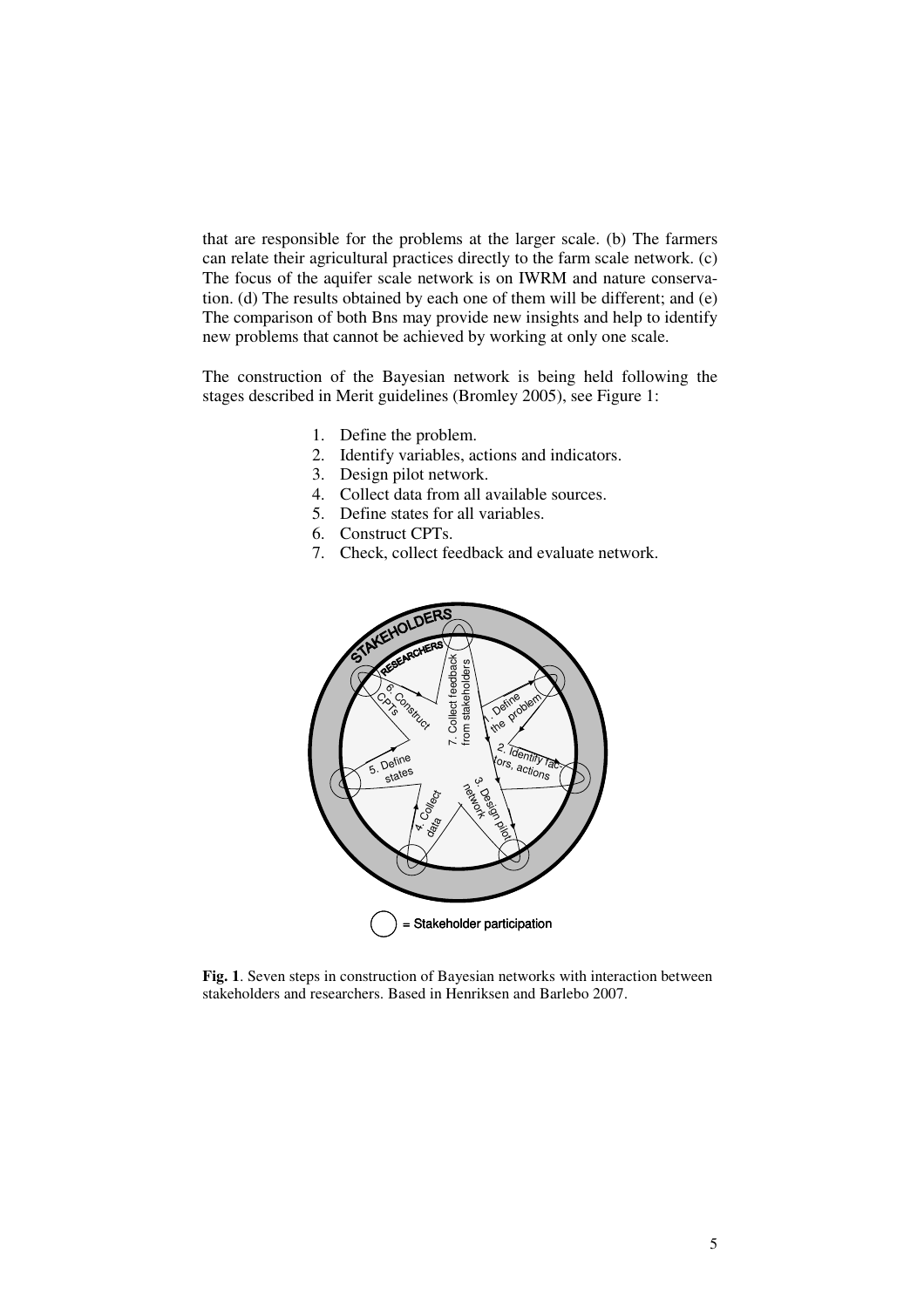The arrows in Figure 1 reveal that steps 3-7 of Bn construction can be repeated several times before the final configuration of the network is achieved (Henriksen and Barlebo 2007).

As stated in Bromley (2005), a Bn is "far more likely to be successful if stakeholders are encouraged to become involved with its design and construction at an early stage". Stakeholder involvement is essential as a source of data and information in all the steps of the Bn construction. But stakeholder involvement can also be very useful for the resolution of conflicts, as it creates a "culture of transparency" stemming from the open use of data within the network. Stakeholder engagement generates a sense of ownership towards the network, and therefore towards any decision based on the outputs of the network. For all these reasons, stakeholder involvement constitutes a very important part of our work and it is being carried out in the seven steps of Bn construction.

#### **3.2 Define the problem; Identify variables, actions and indicators**

The definition of the problem is the first step in the construction of the Bn. It has to be done with the stakeholders from the beginning, so as to assure their active involvement and their acceptance of the final product. They provide us with information about interests, concerns, perceptions, data, etc. At the same time, the stakeholders will be invited to identify the relevant variables in the system, including potential actions and also the indicators that can be used to help evaluate the impacts of different actions.

For our case study collaboration with stakeholders had already started before the idea of Bn development was envisaged. A selection of key stakeholders took place and several thematic meetings were organized as a platform for discussion. Table 1 lists the institutions and individual stakeholders invited to take part in meetings to discuss the problems in the catchment.

**Table 1**. List of stakeholders included in the NeWater project discussion groups (Martínez-Santos et al. 2007). NWP: NeWater Partner.

|         | <b>INSTITUTIONS</b>                                                     |  |
|---------|-------------------------------------------------------------------------|--|
|         | <b>Central gov-</b> 1. General Water Directorate (Ministry of the Envi- |  |
| ernment | ronment)                                                                |  |

1 Bromley 2005.

 $\overline{a}$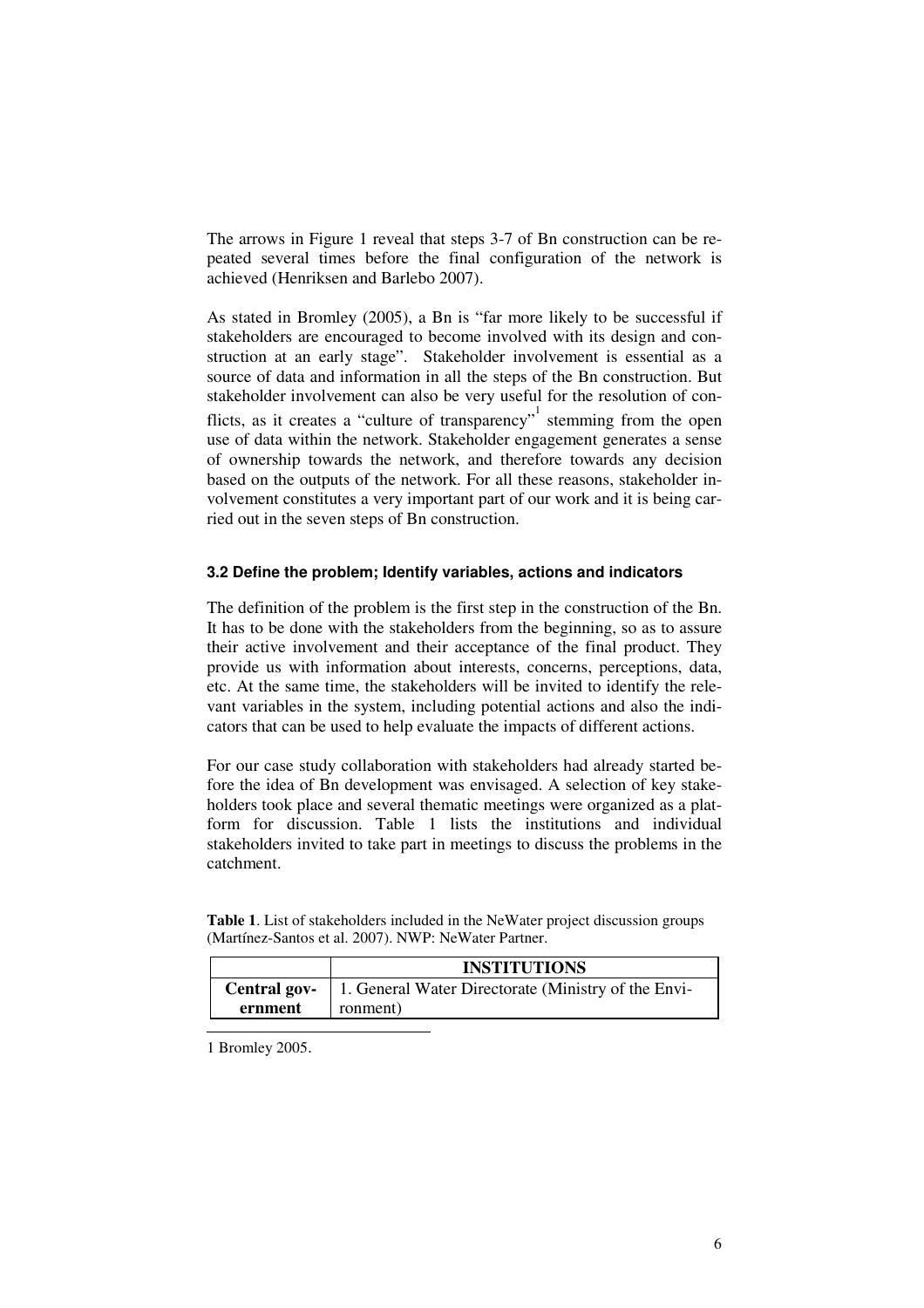|                                        | 2. Guadiana River Basin Authority                   |
|----------------------------------------|-----------------------------------------------------|
|                                        | 3. Hidroguadiana (Government society)               |
|                                        | 4. Regional Department for the Environment (REG)    |
| <b>Regional/Lo-</b><br>cal govern-     | 5. Reg. Department of Agricultural Production (REG) |
| ment                                   | 6. Regional Water Board (REG)                       |
|                                        | 7. Daimiel Water Centre (LOC)                       |
|                                        | 8. Groundwater User Association of Spain (AEUAS)    |
| <b>Water user</b>                      | 9. Federation of Groundwater Users                  |
| associations                           | 10. General Association of Water Users (Aquifer 23) |
|                                        | 11. Association of Private Groundwater Users (Aqui- |
|                                        | fer $24)$                                           |
| <b>Environ-</b>                        | 12. WWF/ADENA Spain                                 |
| mental con-                            | 13. SEO/Birdlife                                    |
| servation                              | 14. Ecologistas en Acción ("Ecologists in Action")  |
| groups                                 | 15. Ojos del Guadiana Vivos ("Guadiana Springs      |
|                                        | Alive")                                             |
| Farmers' un-                           | 16. ASAJA (big farmers union)                       |
| ions<br>17. COAG (small farmers union) |                                                     |
|                                        | 18. Universidad Complutense de Madrid, Spain        |
|                                        | (NWP)                                               |
|                                        | 19. Universidad Politécnica de Madrid, Spain (NWP)  |
| <b>Research in-</b>                    | 20. IGME (Geological Survey of Spain) (NWP)         |
| stitutions                             | 21. Instituto de Soldadure e Qualidade, Portugal    |
|                                        | (NWP)                                               |
|                                        | 22. University of Osnabrück (NWP)                   |
|                                        | 23. Cemagref (NWP)                                  |
|                                        | 24. SEI Oxford (NWP)                                |
|                                        | 25. New Water Culture Foundation                    |
| Independent                            | 26. International Institute of Environmental Law    |
|                                        | 27. Ariño & Associates Lawyers                      |
|                                        | 38. Individual farmers                              |

The specific objectives of these meetings were (Figure 2): a), to facilitate an informal, unbiased framework for discussion on different aspects of water management; and b) to draft a series of scenarios relating to the development of specific integrated water resources management tools such as hydrological and agronomic models suited to the basin conditions (Martínez-Santos et al. 2007).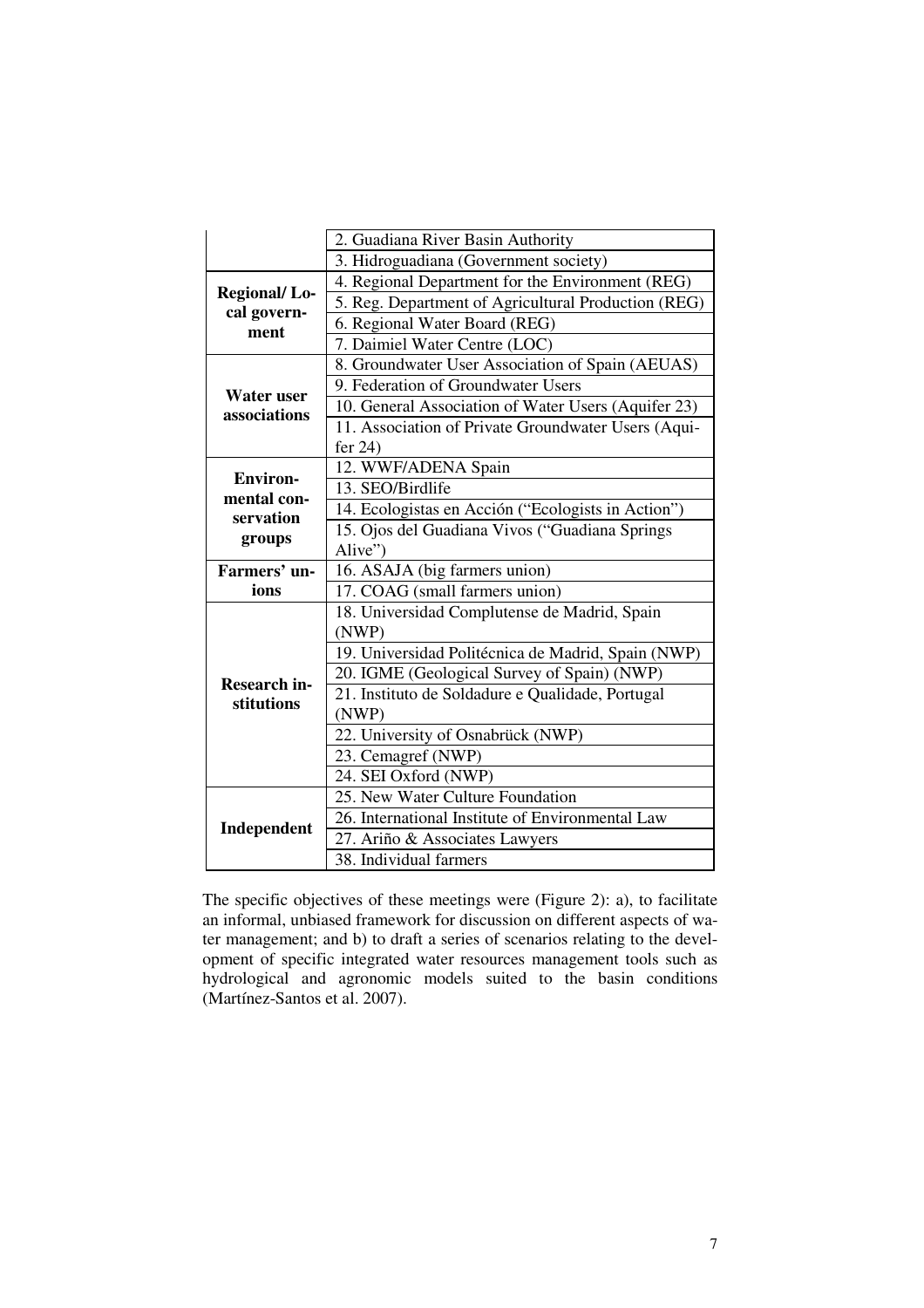

**Fig. 2**. Methodology applied in the stakeholder meetings according to Martínez Santos et al. 2007.

The approach took the form of five meetings focused on different aspects of water management in the Upper Guadiana basin and designed to cover the concerns of all participating stakeholders.

- Meeting 0: Introduction (April 2005).
- Meeting 1: Needs for research, tools and capacity building (October 2005).
- Meeting 2: Social and economic aspects of water management (May 2006).
- Meeting 3: Governance aspects of water management (October 2006).
- Meeting 4: Hydrological aspects of water management and climate change (November 2006).

These first five meetings were based on the methodology designed by the research team (Varela-Ortega et al. 2006) which involves a series of steps, including stakeholder analysis and participation, questionnaire and meeting design, meeting implementation, and reporting (Figure 3).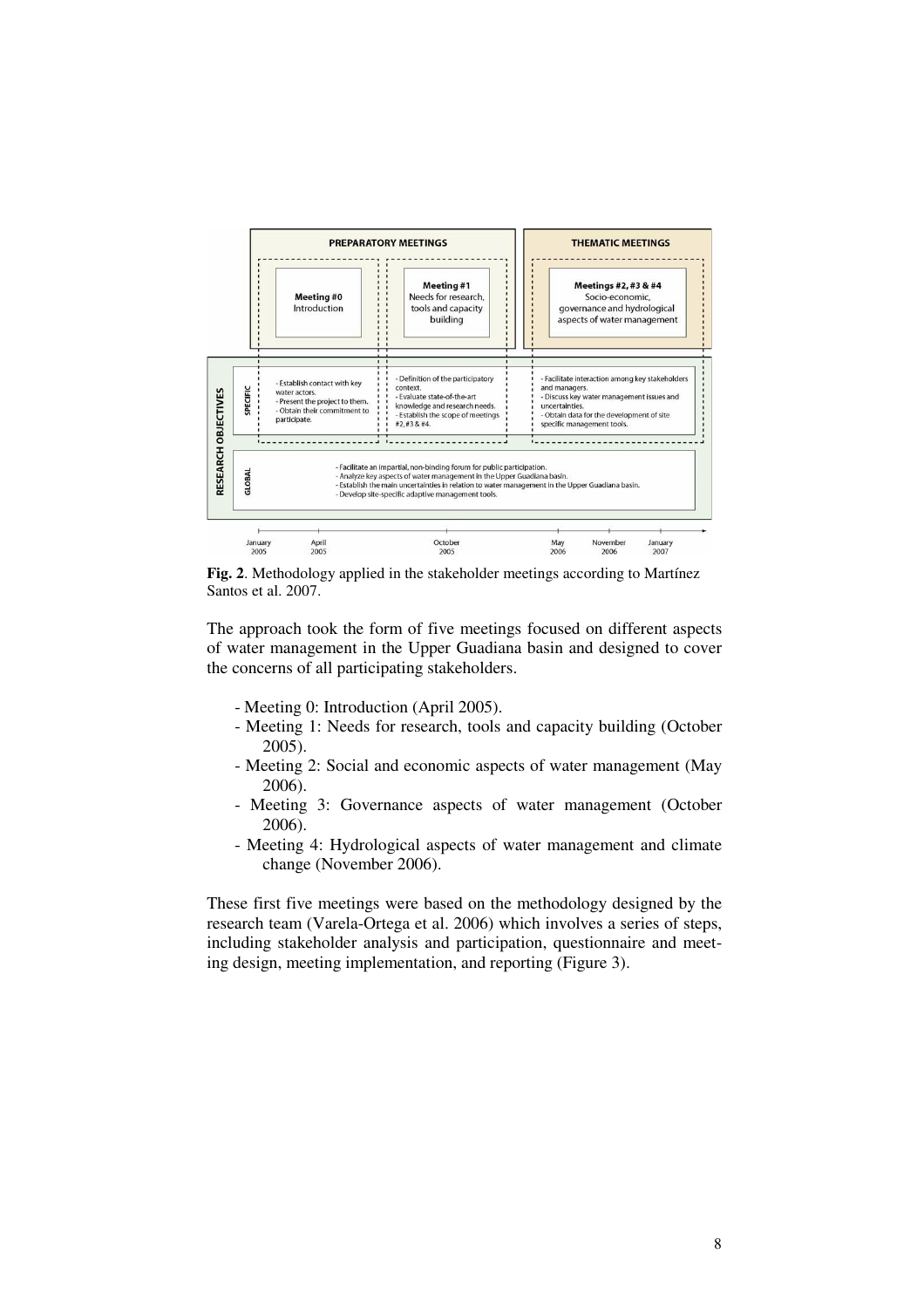

**Fig. 3**. Phases described in the methodology according to Martínez Santos et al. 2007.

All the data obtained from these five meetings, together with individual interviews held with many of the stakeholders, allowed us to establish the basis for the Bn.

#### **3.3. Design pilot network; collect data from all available sources**

To initiate the design of the pilot Bayesian networks, two more recent meetings have been held with stakeholders to elicit their contributions to the network design and to identify new sources of data.

We separated the stakeholders into two different groups according to their main interests: one group consisted of farmers and regional agriculture institutions; the other group of environmentalists and water authorities. The reason for this separation was that the conflicts between the different stakeholder groups made it potentially difficult to talk freely, openly and constructively about every issue. Because these meetings sought to identify as many variables and relationships as possible, it was better to have a format that did not restrict discussion to the most contentious issues, something that could have happened in a joint meeting.

We organised one meeting for each group, maintaining a common structure and development. The meetings, both of which were controlled by a facilitator, opened with a brief introduction to Bns followed by an explanation of the steps to build a network based on the methodology proposed by Bromley (2005). Questionnaires were then handed out and the responses used to help lead discussion, prevent side-tracking, avoid the predominance of one or another view and to guarantee the discussion of as wide a range of issues as possible (De la Hera et al. 2007).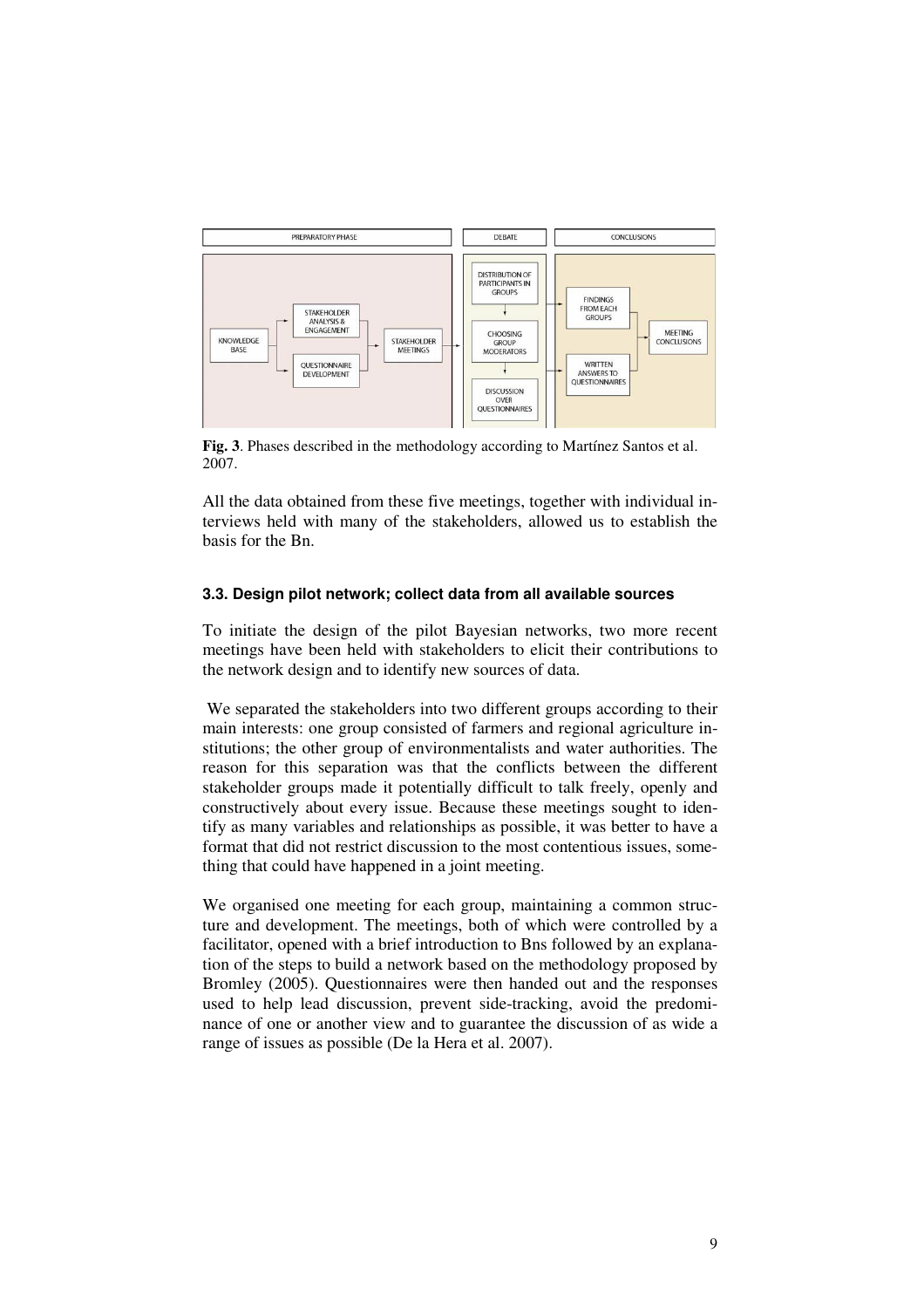The questionnaire (Table 2) was divided into two blocks, one related to the aquifer scale management, the other to farm management. The aquifer scale management questions involved social factors, incomes from the agricultural sector, regional distribution of crops, prices and irrigation rights, and environmental and hydrological issues of the Upper Guadiana Basin as a whole. Farm management questions were concerned with agricultural income, the choice of crop patterns, and water use at the farm scale.

**Table 2**. Methodology used for the designs of the questionnaires that guided the stakeholder meetings (De la Hera et al. 2007).

#### **Methodology of the questionnaire design**

- We used networks previously drafted by the research team as reference for the design of the questionnaire
- The questions aimed to clarify the importance and relations of variables
- The questions aimed to find out new possible variables
- Most of the questions expected to get possible data and states
- The questions touched familiar issues for the stakeholders
- We used a "easy to understand" question wording

The facilitator read out each of the questions one by one, which the stakeholders answered; in some cases this generated interventions that led to friendly discussions about the issue involved. During the course of discussions variables and links were identified, which made it possible to construct a Bn based on the input received from the group. This transparent and open approach made it possible for stakeholders to see how the networks were being constructed and enabled them to make changes if they felt this was necessary. Following the meetings each group produced a network which reflected the views and opinions of that group.

Not surprisingly the meetings produced two different Bns. But by closely examining both networks, and the answers to the questionnaires that were set, it was possible to identify variables and relationships in the system that were common to both groups. From this analysis two new networks, one at farm scale and one at the aquifer scale were constructed to reflect the combined input of both groups.

Data collection began during the 1st stage of network construction to help establish the states of variables (Tables 3 and 4) and to complete the condi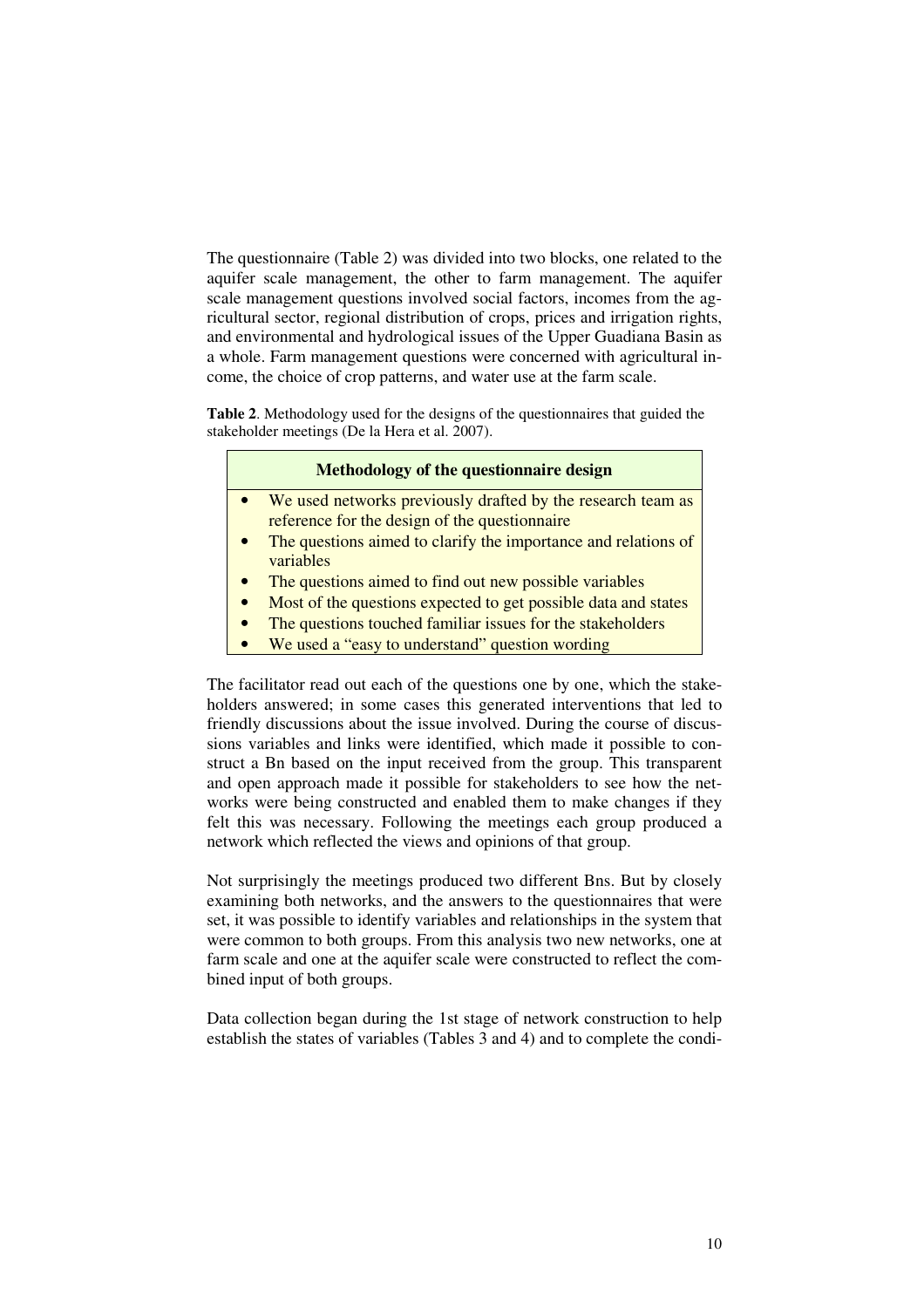tional probabilities tables (CPTs). With the data obtained from this second set of meetings, some variable states and conditional probability tables have already been completed, but more data from other sources are still being collected to complete the remaining CPTs. Data has been obtained from one-to-one interviews with individual stakeholders, statistical data, legislation material, and from scientific reports and papers.

**Table 3**. Variables defined at aquifer scale (Own elaboration).

| VARIABLES OF THE AQUIFER SCALE BAYESIAN |                                 |                                    |  |  |
|-----------------------------------------|---------------------------------|------------------------------------|--|--|
| <b>NETWORK</b>                          |                                 |                                    |  |  |
| 1.                                      | Climate change                  | 14. Purchase of water rights       |  |  |
| 2.                                      | Temperature                     | 15. Scenarios                      |  |  |
| $3_{-}$                                 | Rainfall                        | 16. Regional crop distribution     |  |  |
| 4.                                      | Natural recharge of the aqui-   | 17. Regional irrigation<br>re-     |  |  |
|                                         | fer                             | quirement                          |  |  |
| 5.                                      | <b>Irrigation Technology</b>    | 18. Abstractions                   |  |  |
| 6.                                      | Irrigation knowledge            | 19. Natural Events                 |  |  |
| 7.                                      | Irrigation efficiency           | 20. Other inputs                   |  |  |
| 8.                                      | Crop water use                  | 21. Annual yields                  |  |  |
| 9.                                      | Capacity of enforcement         | 22. Regional agricultural<br>$1n-$ |  |  |
|                                         | 10. Compliance with water re-   | come                               |  |  |
|                                         | strictions                      | 23. Groundwater balance            |  |  |
|                                         | 11. Water abstractions plan     | 24. Wetland recovery               |  |  |
|                                         | 12. Water availability 1        | 25. Social welfare                 |  |  |
|                                         | 13. Offer Price of water rights |                                    |  |  |

**Table 4**. Variables defined at farm scale (Own elaboration).

| VARIABLES OF THE FARM SCALE BAYESIAN NETWORK |                              |                              |  |
|----------------------------------------------|------------------------------|------------------------------|--|
|                                              | 1. Water abstractions plan   | 10. Purchase of water rights |  |
|                                              | 2. Capacity of enforcement   | 11. Price of water rights    |  |
|                                              | 3. Compliance with water re- | 12. Prices of products       |  |
|                                              | strictions                   | 13. Type of year             |  |
|                                              | 4. Water availability        | 14. Marketing improvement    |  |
|                                              | 5. Annual yields             | 15. Agricultural subsidies   |  |
|                                              | 6. Natural events            | 16. Selection of productive  |  |
|                                              | 7. Climatic conditions       | plan                         |  |
|                                              | 8. Climate change            | 17. Farm size                |  |
|                                              | 9. Water level               | 18. Farm income              |  |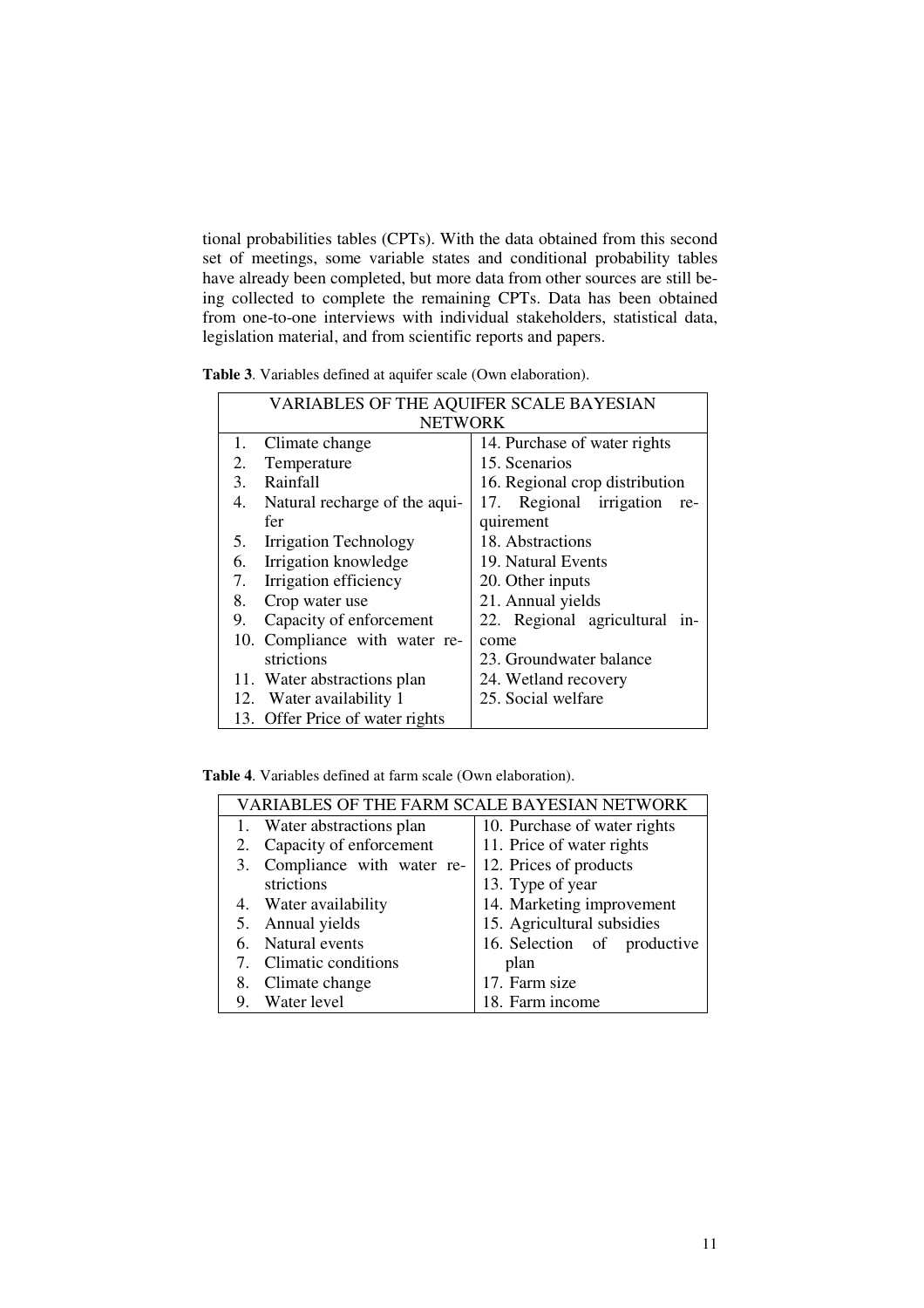Some of the variables whose states were defined by stakeholders were: water abstraction costs, farm income, production costs, and agricultural subsidies. Table 5 shows one example of the inputs (variables and states) provided by stakeholders: farm income identified by type of farm (type 1, 2 and 3 defined according to farm size) and type of year (good, average and bad):

**Table** 5. Farm income by type of farm and type of year, defined by stakeholders.

|             | FARM Total income per farm $(\epsilon)$ |                                                  |  | Income per ha $(\epsilon/\text{ha})$ |                  |        |
|-------------|-----------------------------------------|--------------------------------------------------|--|--------------------------------------|------------------|--------|
| <b>TYPE</b> | Good                                    | Average Bad                                      |  |                                      | Good Average Bad |        |
|             |                                         | Type 1 23.750 17.375 10.000 791,17 579,17 333,33 |  |                                      |                  |        |
|             |                                         | Type 2 31.250 26.875 15.000 520,83               |  |                                      | 447,92           | 250,00 |
|             |                                         | Type 3 137.750 100.750 58.000 459,17 335,83      |  |                                      |                  | 193,33 |

During this step, significant uncertainties about the state of some variables were revealed. For instance, it was difficult to establish the degree to which farmers complied with their water allocation under the Water Abstraction plan. We are aware that non-compliance is a major problem, but the question is: to what extent? Another difficult variable to define is "Marketing improvement". To quantify this we need to know how the prices of crops are likely to change in the future, something which is subject to a whole range of influences and is very difficult, if not impossible, to predict.

#### **3.4 Construct CPTs**

The results from the two latest meetings were used to build two preliminary Bns (one for each scale). The improvement of these networks needs the revision of the data and the structure of the links between variables. On this purpose, a recent Bns workshop was held in Copenhagen in June 2007, where researchers involved in the present study had the opportunity to discuss the state of the pilot network so far, as well as to schedule future plans for its improvement.

Some of the questions that arose were related to issues such as:

- a. How to modify the networks based on the input from stakeholders?
- b. How to deal with time scale, future situations / predictions in Bn?
- c. How to represent different farm types in a basin scale network?
- d. How to take into account different types of crop?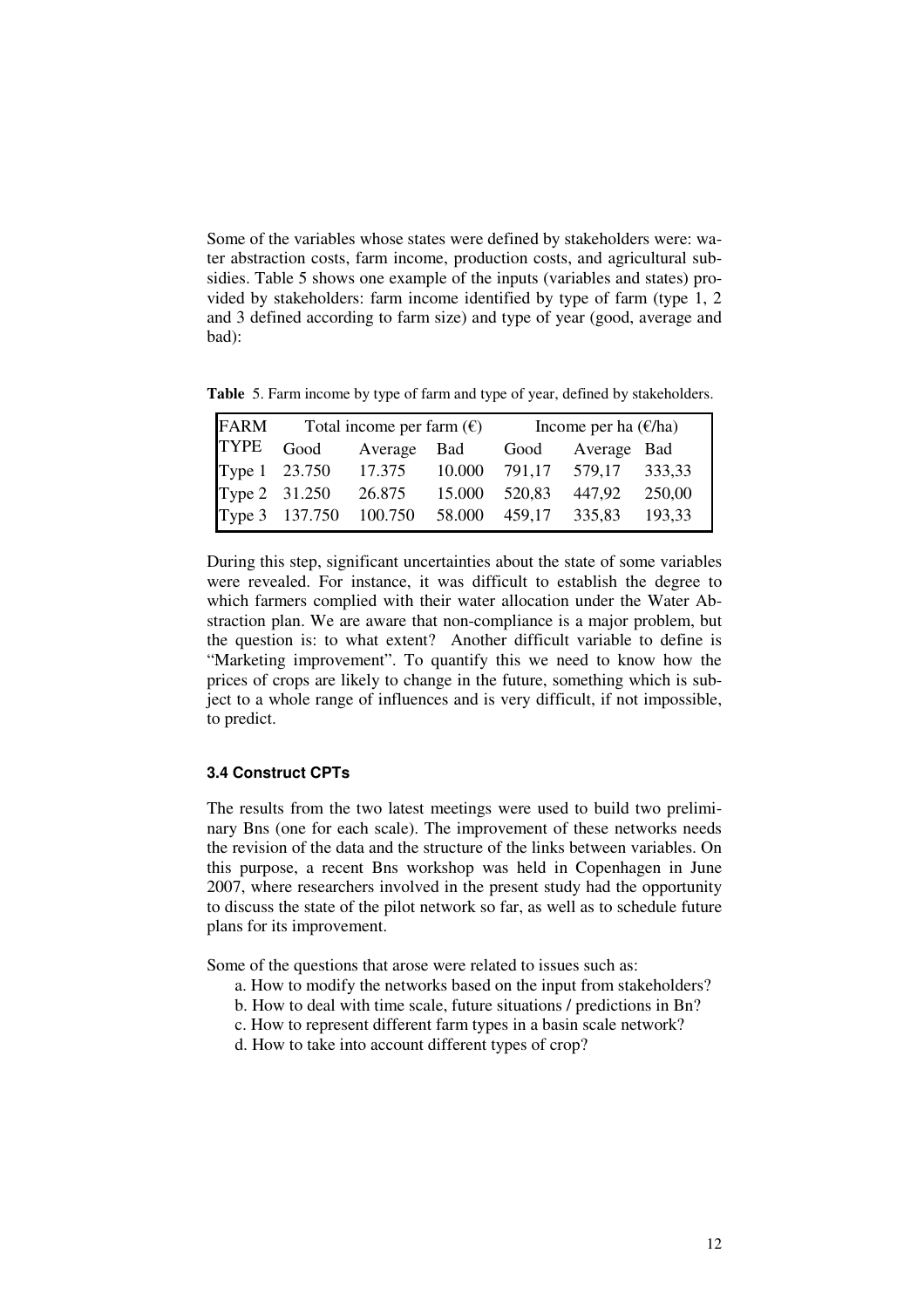Bns are based on Bayes' rule, which shows how existing beliefs can be modified with the input of new evidence. This rule means that the probability of a child variable (i.e. a variable receiving at least one link) to be in a particular state depends on the states of the parent variable, or variables, linking to it.

If we consider variable A, which has two states  $a_1$ ,  $a_2$  and A is a child of a second variable B, with states  $b_1$ ,  $b_2$ , then the joint probability P(a, b) is given as:

P(a|b) • P(b) = P(a,b).……………………………………..Fundemental rule

This is known as the 'fundamental rule', from which Bayes' rule is obtained:

P(a) P(a b)| P(b) P(b <sup>|</sup> a) <sup>=</sup> …………………………….…..Bayes' rule

For more information on the statistics of Bayesian networks the reader is referred to Jensen (2001).

In a Bn, where all variables are linked through conditional probability relationships, the probability of the different states for the output variables (the ones that we have selected as indicators) is calculated based on Bayes' rule. The conditional probabilities of each variable are represented in the conditional probability tables (CPTs) lying behind each variable. These tables show the probability of each variable to be in a particular state given the states of the parent variables. Figure 4 shows how the probability of each state for one variable (Node 3) depends on the probabilities taken by the parent variables (Nodes 1 and 2).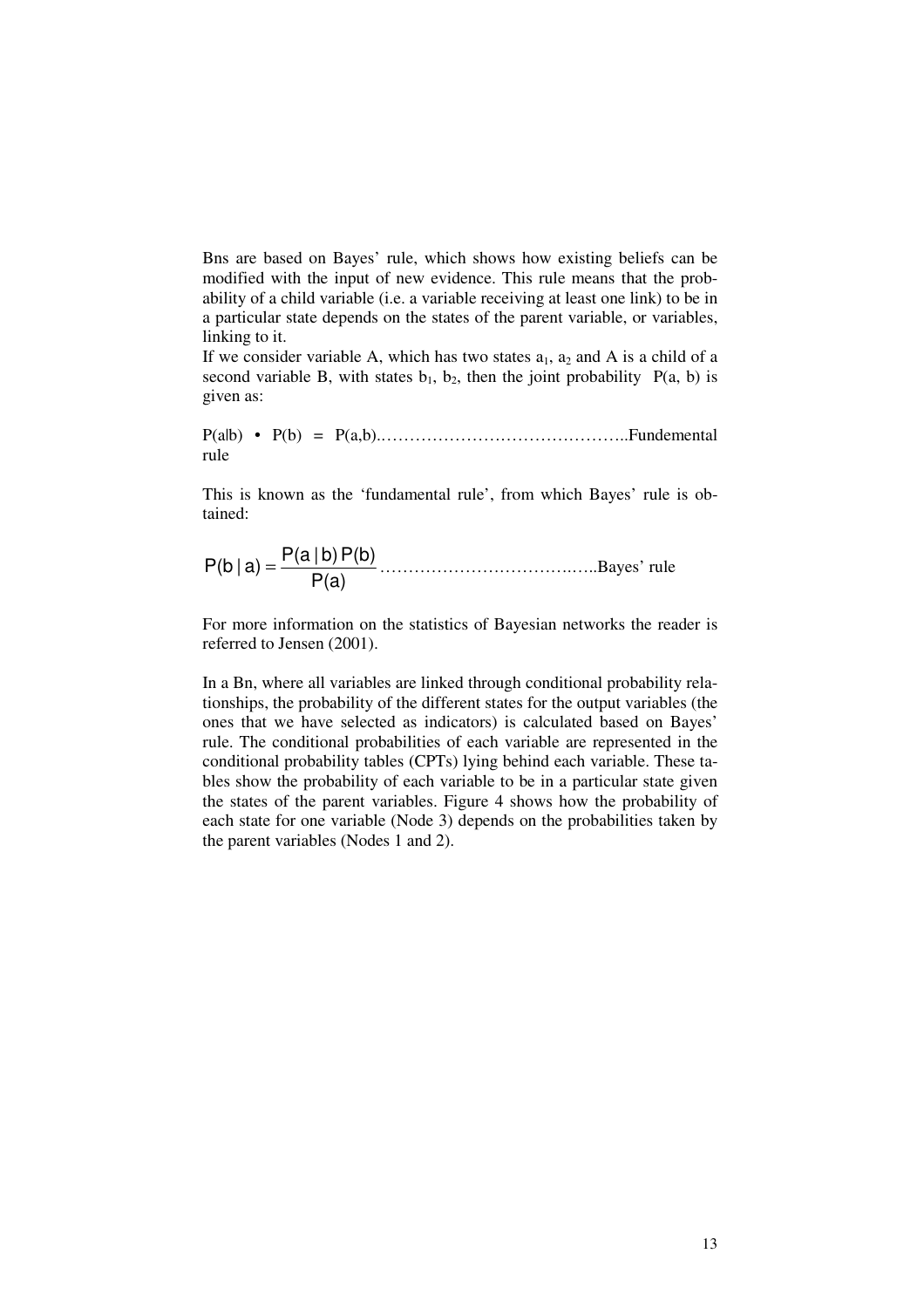

**Fig. 4**. Construction of the Conditional Probability Tables (Bromley, 2005).

Filling in the CPTs correctly is of fundamental importance in Bn construction because it is the CPTs that control the network functioning. Incorrect CPTs will lead to incorrect results. To ensure that tables are as accurate as possible it is important to have good data and to involve stakeholders to provide a check on the reality of the information being used. If the networks do not respond in a way that seems logical to the stakeholders, based on their experience, then it is unlikely the results will be accepted.

The Copenhagen meeting proved to be a good opportunity to examine the CPT structure of the draft networks. However, the CPTs constructed to date are only preliminary and need to be improved through further interviews with stakeholders that are planned to take place in the coming months. Nevertheless, examining the tables at the meeting forced us to reflect about possible inconsistencies and allowed us to make some initial runs of the network. Analysing the outputs obtained from the network also helped us to pin-point possible mistakes. All this information will be used to prepare the next stakeholder meetings where we expect to solve critical aspects of the current version of the network.

In the Copenhagen meeting we solved the four previous questions:

a. We were concerned about how much we could change the networks that were built during the stakeholder meetings, because we wanted to respect their decisions, but we needed to make changes in order to make them more real. We concluded that we should use the inputs from stakeholders as useful information but not as fix statements. By the same way, we con-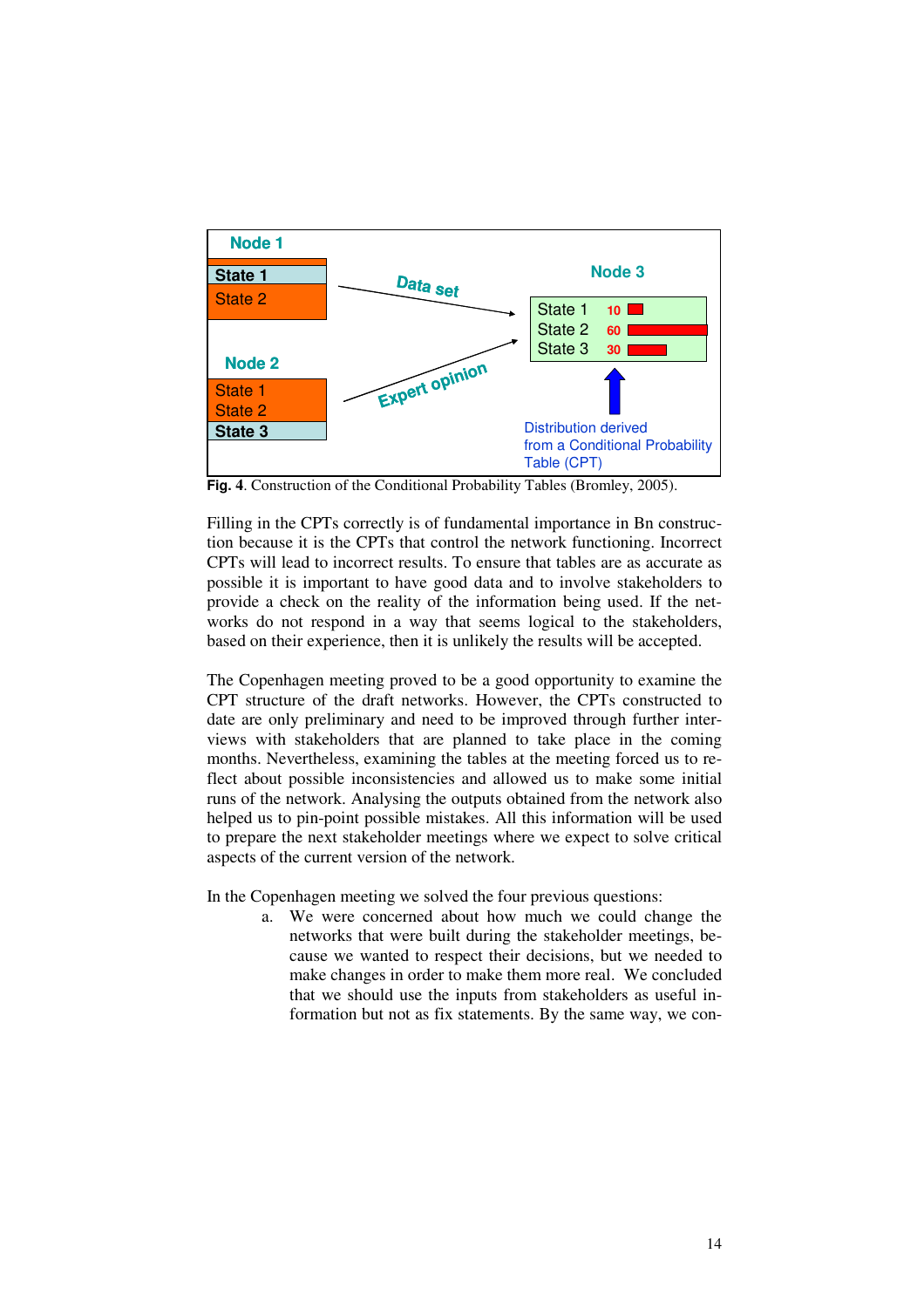sidered very important to inform stakeholders about the changes and to allow new insights from them.

- b. We concluded that the best time scale is one year, as it includes hydrological, crop and economic natural cycles. We thought that it will be very interesting to evaluate the Bns for several years, so we concluded that we should study the way to do it. The problem is that the states and CPTs can suffer big changes in a small period of time, and that there is no software to do it.
- c. We thought that there are two ways to do it: To do small Bns for each farm type or to introduce a variable with the number of the different farm of each type.
- d. There are also here two ways to do it: to do a small Bn for each crop or to introduce a small number of possible crop distributions.

### **4. Results**

This full paper presents two Bayesian Networks based on the data that has been collected so far. The form of both networks will continue to be modified as new inputs are obtained from official statistics, models and the forthcoming stakeholder meetings and interviews that will take place during 2008, as well as from the '*Train the Trainers'* initiative under the activities that WP4.3 is carrying out in the Guadiana basin case study.

It is important to note that the construction of the Bns requires continuous revision, responding to feedback obtained from stakeholders and to new data throughout the process. The Bns shown in this paper are not the final, definitive product of our research, but simply reflect our current state of knowledge; they will inevitably be modified in the light of stakeholder feedback at future meetings. Figures 5 and 6 show the version of the Bns that emerged following the modifications made at the Copenhagen meeting. Figure 5 shows the Bn at the aquifer scale, while figure 6 shows the Bn at the farm scale.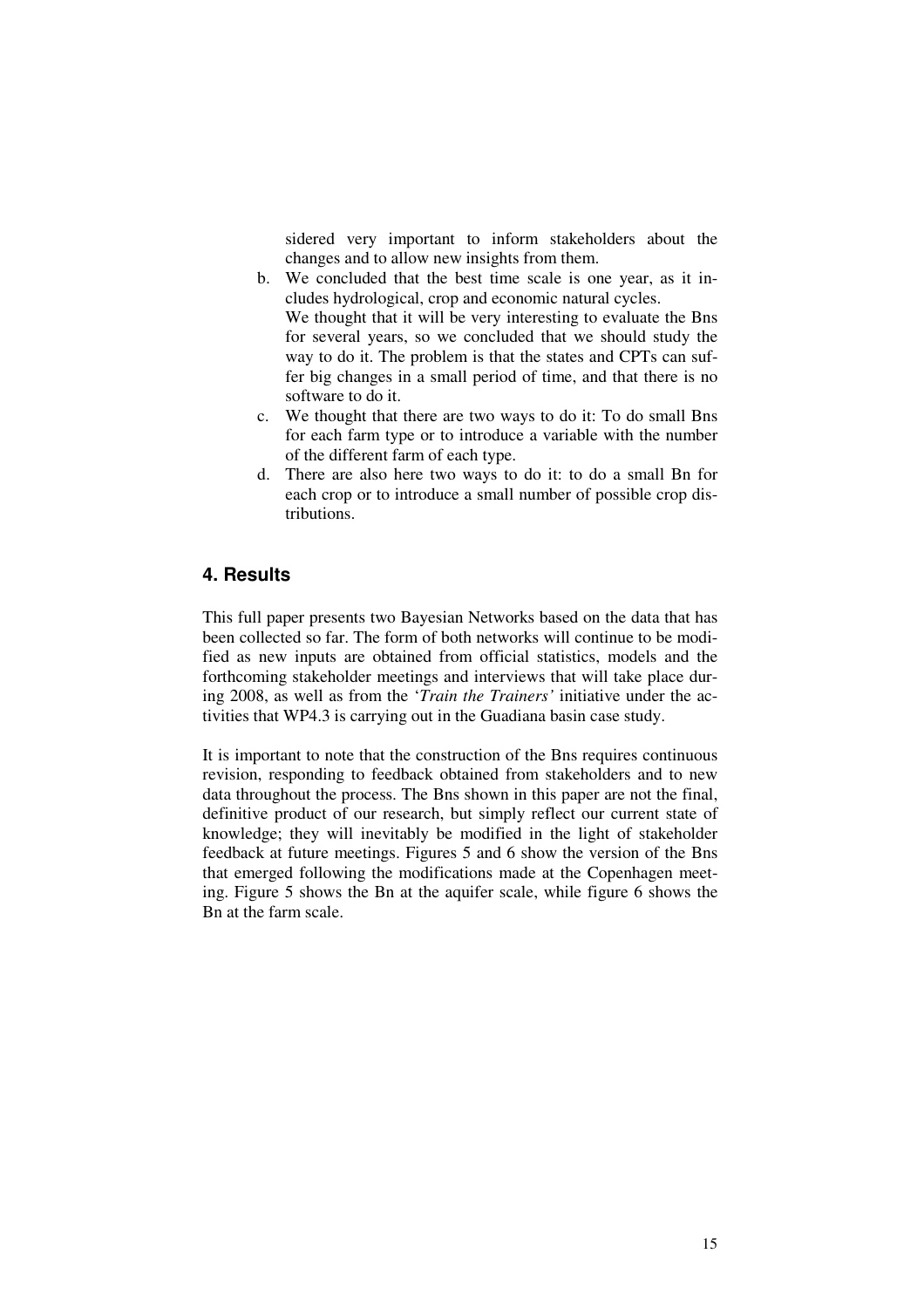

**Fig. 5**. Bayesian Belief Network aquifer approach (Own elaboration).



**Fig. 6**. Bayesian Belief Network Farm approach (Own elaboration).

Once revised and confirmed the variables the states of the network were completed. Tables 6 and 7 show the variables and states selected for both the aquifer and farm scale networks.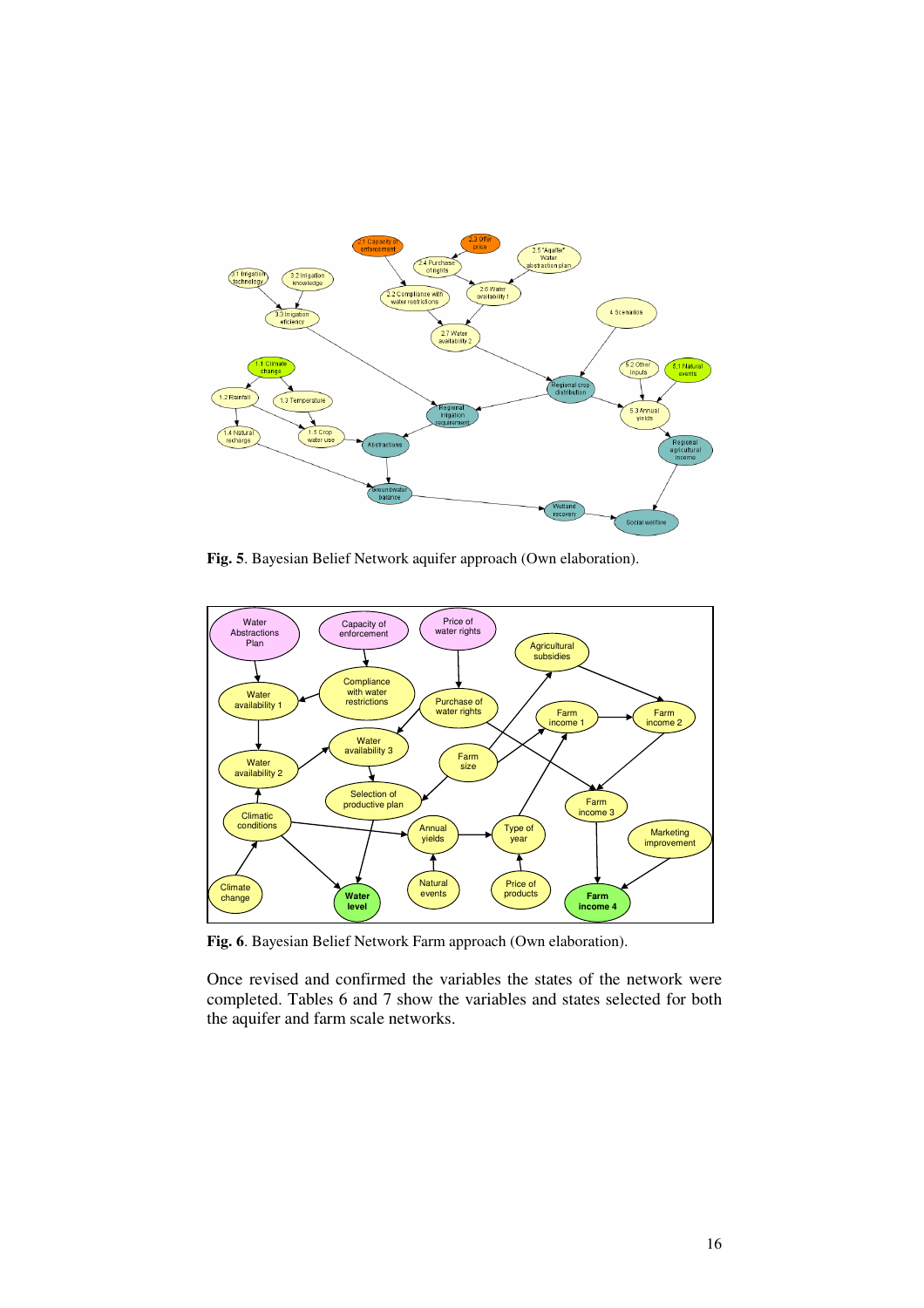| <b>VARIABLES</b>               | <b>STATES OF VARIABLES</b>                                                                                |
|--------------------------------|-----------------------------------------------------------------------------------------------------------|
| 1. Climate change              | Yes / No                                                                                                  |
| Temperature<br>2.              | High / Low                                                                                                |
| Rainfall<br>3.                 | $/370<460$ mm/year<br><370mm/year                                                                         |
|                                | >460mm/year                                                                                               |
| 4. Natural recharge of the     | $\sqrt{260Mm^3/year / 260}$ <260 $\sqrt{390,84Mm^3/year / 1}$                                             |
| aquifer                        | $>$ 390,84Mm <sup>3</sup> /year                                                                           |
| 5. Irrigation Technology       | Actual / Updating / Degradating                                                                           |
| 6. Irrigation knowledge        | Actual / Increasing                                                                                       |
| 7. Irrigation efficiency       | Low / High                                                                                                |
| 8. Crop water use              | Increase / Decrease                                                                                       |
| 9. Capacity of enforcement     | High / low                                                                                                |
| 10. Compliance with water      | $<$ 50% / 50% $<$ 85% / >85%                                                                              |
| restrictions                   |                                                                                                           |
| 11. Water abstractions plan    | $\langle 200 \text{ Mm}^3/\text{year} / 200 \langle 300 \text{ Mm}^3/\text{year} / 100 \rangle$           |
|                                | $>300$ Mm <sup>3</sup> /year                                                                              |
|                                |                                                                                                           |
| 12. Water availability         | $\langle 200 \overline{\text{ Mm}^3/\text{year}} / 200 \langle 300 \overline{\text{ Mm}^3/\text{year}} /$ |
|                                | $>300$ Mm <sup>3</sup> /year                                                                              |
| 13. Offer Price<br>of<br>water | High / Medium /Low                                                                                        |
| rights                         |                                                                                                           |
| 14. Purchase of water rights   | <10% / 10%-15% / 15%-25%                                                                                  |
| 15. Scenarios                  | Current / High incomes / Water saving                                                                     |
| 16. Regional crop distribu-    | Actual / Crop distribution A / Crop dis-                                                                  |
| tion                           | tribution B                                                                                               |
| 17. Regional irrigation<br>re- | <228 Mm <sup>3</sup> /year / 228<410,5 Mm <sup>3</sup> /year /                                            |
| quirement                      | $>410,5$ Mm <sup>3</sup> /year                                                                            |
| 18. Abstractions               | $\langle 310 \text{ Mm}^3/\text{year} / 310 \langle 586, 6 \text{ Mm}^3/\text{year} / 310 \rangle$        |
|                                | $>586.6$ Mm <sup>3</sup> /year                                                                            |
| 19. Natural Events             | Yes / No                                                                                                  |
| 20. Other inputs               | High / Low                                                                                                |
| 21. Annual yields              | High / Medium / Low                                                                                       |
| 22. Regional agricultural in-  | 274,7 M€ / 299,9 M€ / 380,7 M€                                                                            |
| come                           |                                                                                                           |
| 23. Groundwater balance        | Improving / Balanced / Decreasing                                                                         |
| 24. Wetland recovery           | Less than 20 years / More than 20 years /                                                                 |
|                                | Never                                                                                                     |
| 25. Social welfare             | Better conditions / Worse conditions                                                                      |

**Table 6**. States defined for the variables included in the Bn at aquifer scale (Own elaboration).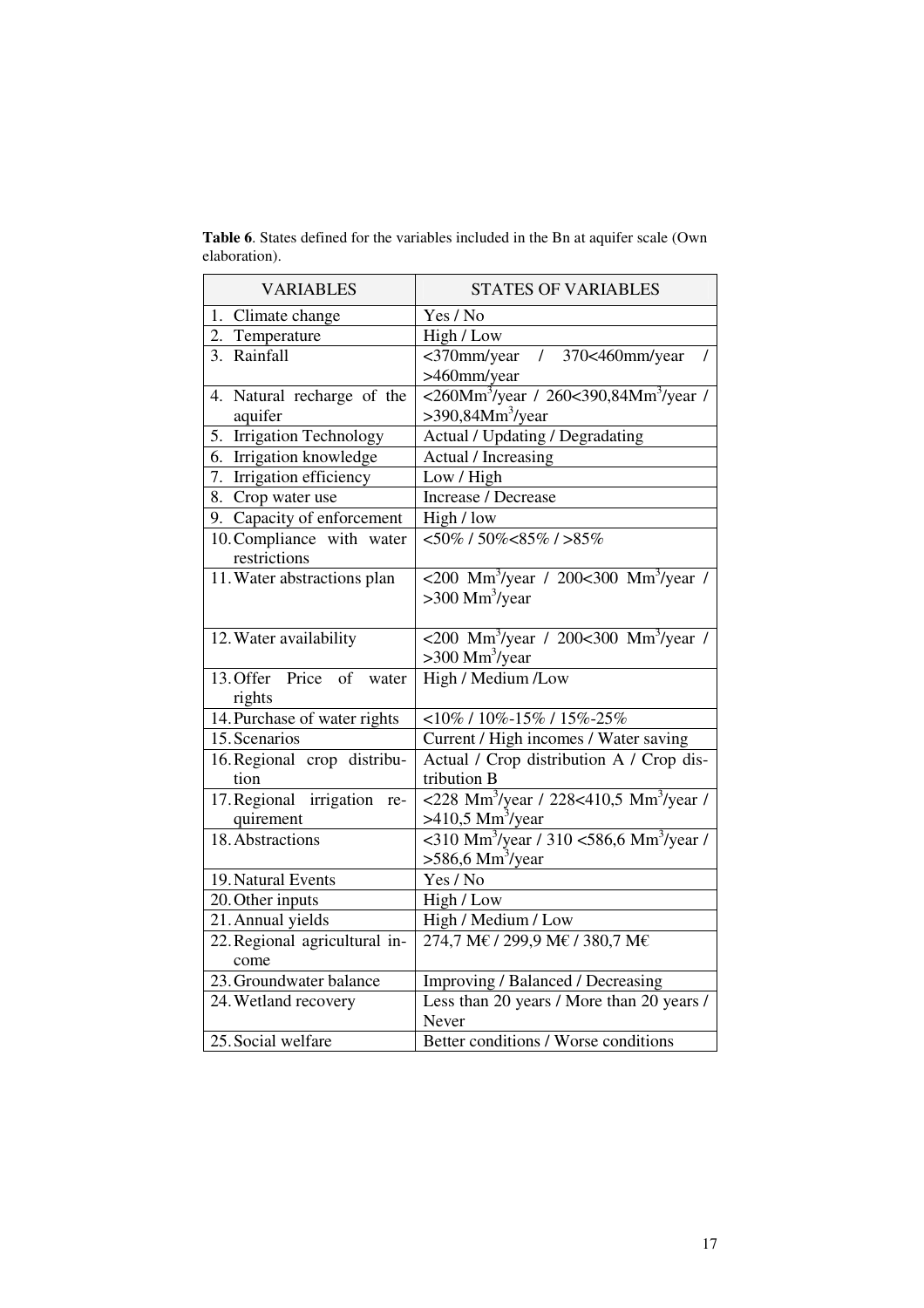| <b>VARIABLES</b>          | <b>STATES OF VARIABLES</b>                  |  |  |
|---------------------------|---------------------------------------------|--|--|
| Water abstractions plan   | 800 / 1200 / 2000 / 2640 m <sup>3</sup> /ha |  |  |
| Capacity of enforcement   | High / low                                  |  |  |
| Compliance with water re- | Yes / no                                    |  |  |
| strictions                |                                             |  |  |
| Water availability        | 0 / 800 / 1200 / 2000 / 2640 / >2640        |  |  |
|                           | $m^3/ha$                                    |  |  |
| Annual yields             | High / average / low                        |  |  |
| Natural events            | Yes / no                                    |  |  |
| Climate change            | Yes / no                                    |  |  |
| Climatic conditions       | Current / more rainfall / less rainfall     |  |  |
| Water level               | Stable / up / down                          |  |  |
| Purchase of water rights  | Farmer sells / Farmer doesn't sell          |  |  |
| Price of water rights     | $[3000-6000] / [6000-9000] / [9000-12000]$  |  |  |
|                           | €/ha                                        |  |  |
| Prices of products        | Good for vegetables / good for cereals /    |  |  |
|                           | good for all / bad for all                  |  |  |
| Type of year              | Good / medium / bad                         |  |  |
| Marketing improvement     | High / medium / low                         |  |  |
| Agricultural subsidies    | 156/95/56<br>$\epsilon$ /ha                 |  |  |
| Selection of productive   | Plan $1 / plan 2 / plan 3 / plan 4 (*)$     |  |  |
| plan                      |                                             |  |  |
| Farm size                 | 30/60/300<br>ha                             |  |  |
| Farm income               | $>150$ / [150-300] / [300-600] / [600-1000] |  |  |
|                           | $/$ >1000<br>€/ha                           |  |  |

**Table 7.** States defined for the variables included in the Bn at farm approach (Own elaboration).

(\*) Plans with different intensity in water use

Bringing the stakeholders to negotiation and involving them in management decision-making requires the use of decision aid tools which are simple, transparent and flexible (Henriksen et al., 2007 in press). The Bns have not yet been completed; and the work to be completed in the coming months is focused on new stakeholder meeting in order to analyse whether or not the results are acceptable; but the positive response that we have received so far confirms the suitability of Bns for encouraging public participation. The process of construction of the Bns is providing a platform for discussion in which different groups of stakeholders with opposite interests can exchange their views of the problem. The meetings held so far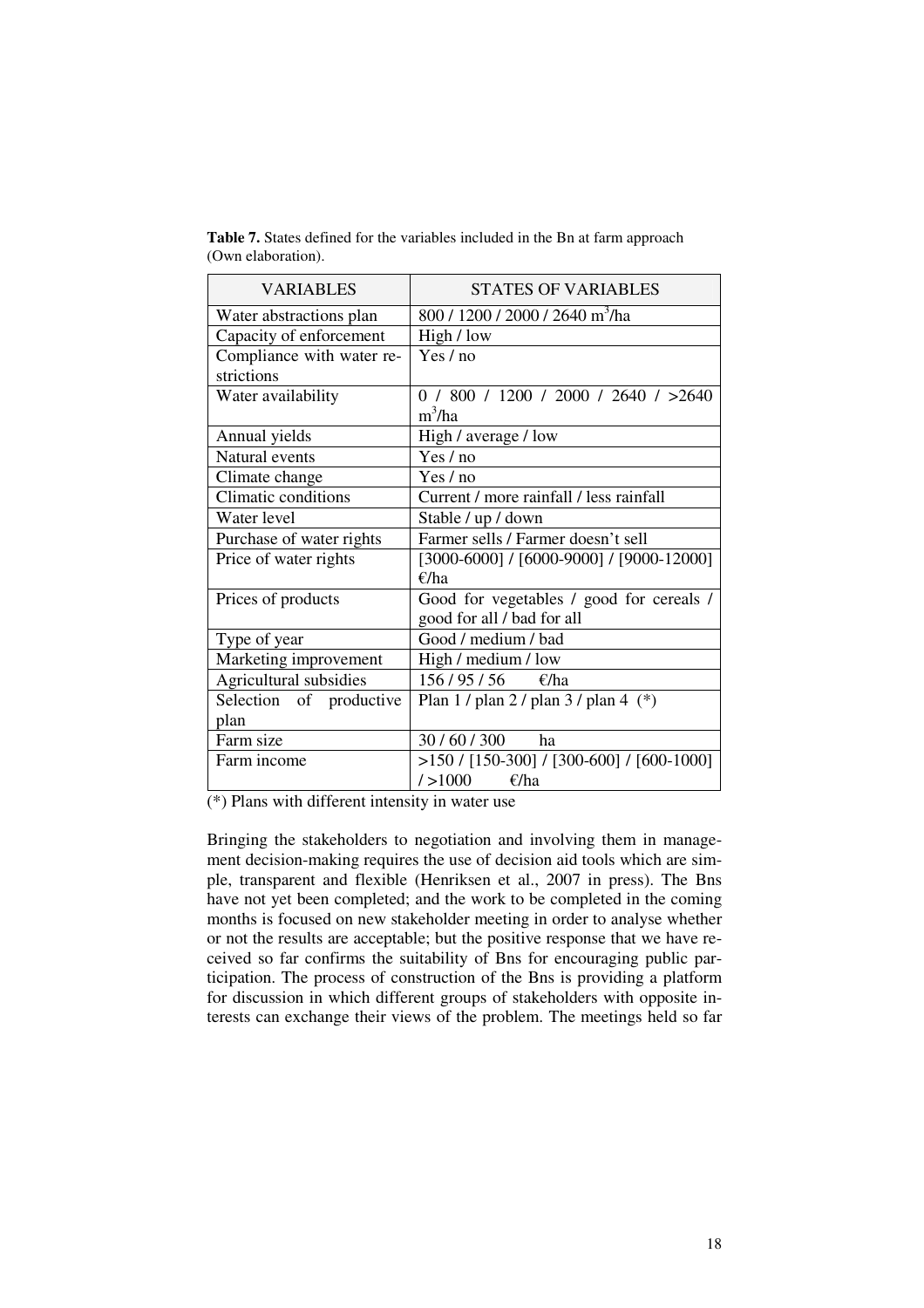have been positive: participants have actively worked on the Bn construction, allowing the elicitation of knowledge.

## **5. Conclusions**

The results obtained so far with both Bns provide a sound framework to establish scenarios of long term strategic water management and to discuss with stakeholders the usefulness and practicability of the networks. These analyses are presently being undertaken by Carmona and Zorrilla and are expected to be completed by the end of 2008.

The results obtained by our research can be summarised as follows:

1) Bns provide a participatory process tool that encourages discussion and analysis with stakeholders involved in the problem, and by generating a sense of ownership provides a possible path toward the eventual solution of problems that at present appear to be intractable.

2) The two Bns presented in this paper show the main variables and actors identified in the study area.

3) The Bns obtained are not completed; the work pending on new stakeholder meetings is a key element in order to verify the results obtained up to now.

### **References**

- Bromley, J. (2005). MERIT Project Guidelines. Management of the Environment and Resources using Integrated Techniques. Guidelines for the use of Bayesian networks as a participatory tool for Water Resource Management. Centre for Ecology and Hydrology, UK, 2005.
- De la Hera, A.; Carmona, G.; Zorrilla, P. (2007). First report on stakeholder meetings for Bn design in the Upper Guadiana Basin. Results obtained with two different stakeholder groups. June 4, 2007. Draft internal NeWater report.
- Henriksen, H.J.; Barlebo, H.C. (2007). Reflections on the use of Bayesian belief networks for adaptive management. Journal of Environmental Management, 2007. doi:10.1016/j.jenvman.2007.05.009 (published on-line)
- Henriksen, H.J.; Rasmussen, P.; Bromley, J.; De La Hera, A.; Llamas M.R. (2007). Tools in NeWater for participatory integrated assessment and adaptive